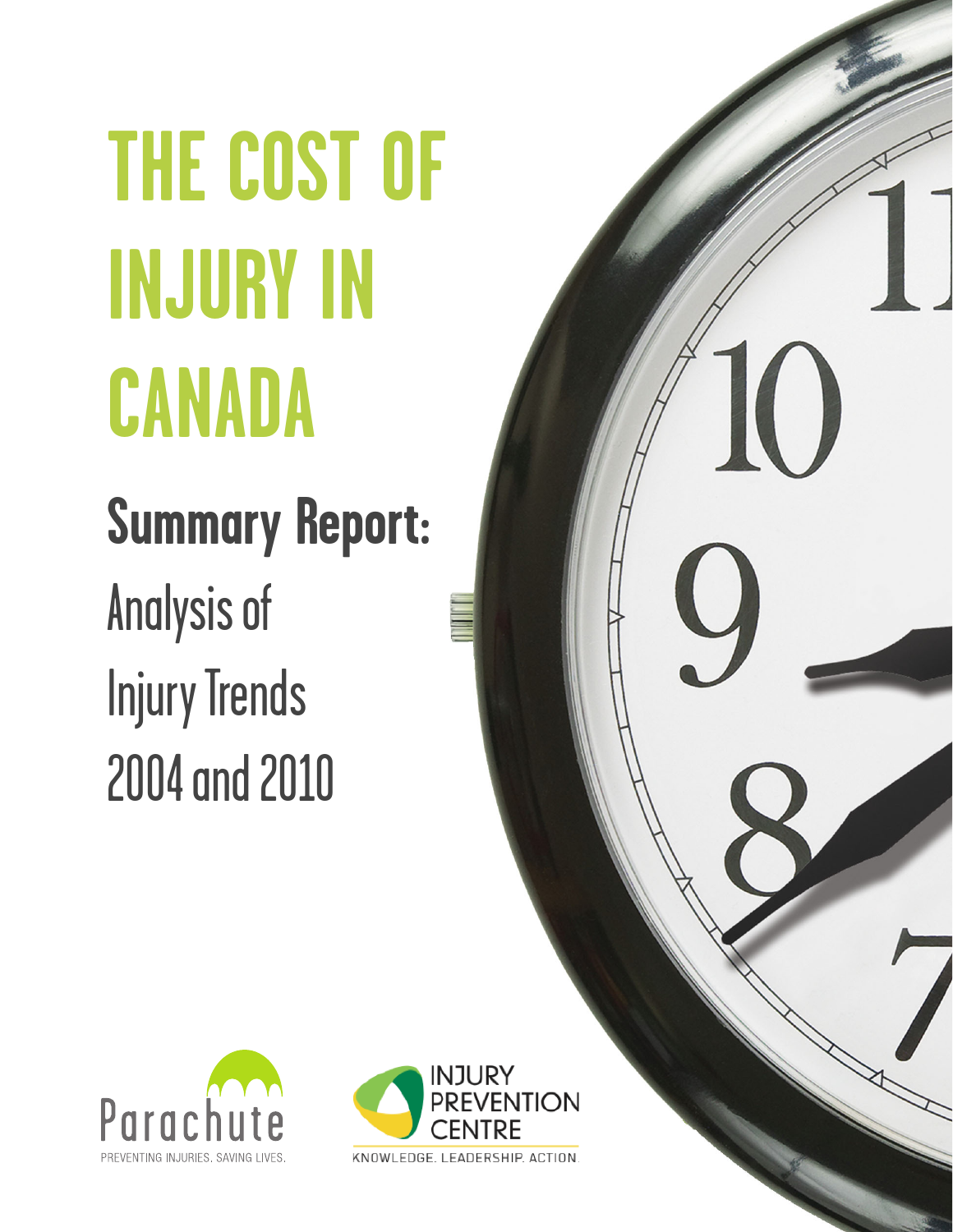# **THE COST OF INJURY IN CANADA**

## Summary Report: Analysis of Injury Trends 2004 and 2010

Suggested citation:

Parachute and Injury Prevention Centre. (2015). *The Cost of Injury in Canada – Summary Report: Analysis of Injury Trends 2004 and 2010.* Parachute: Toronto, ON

Copyright 2015



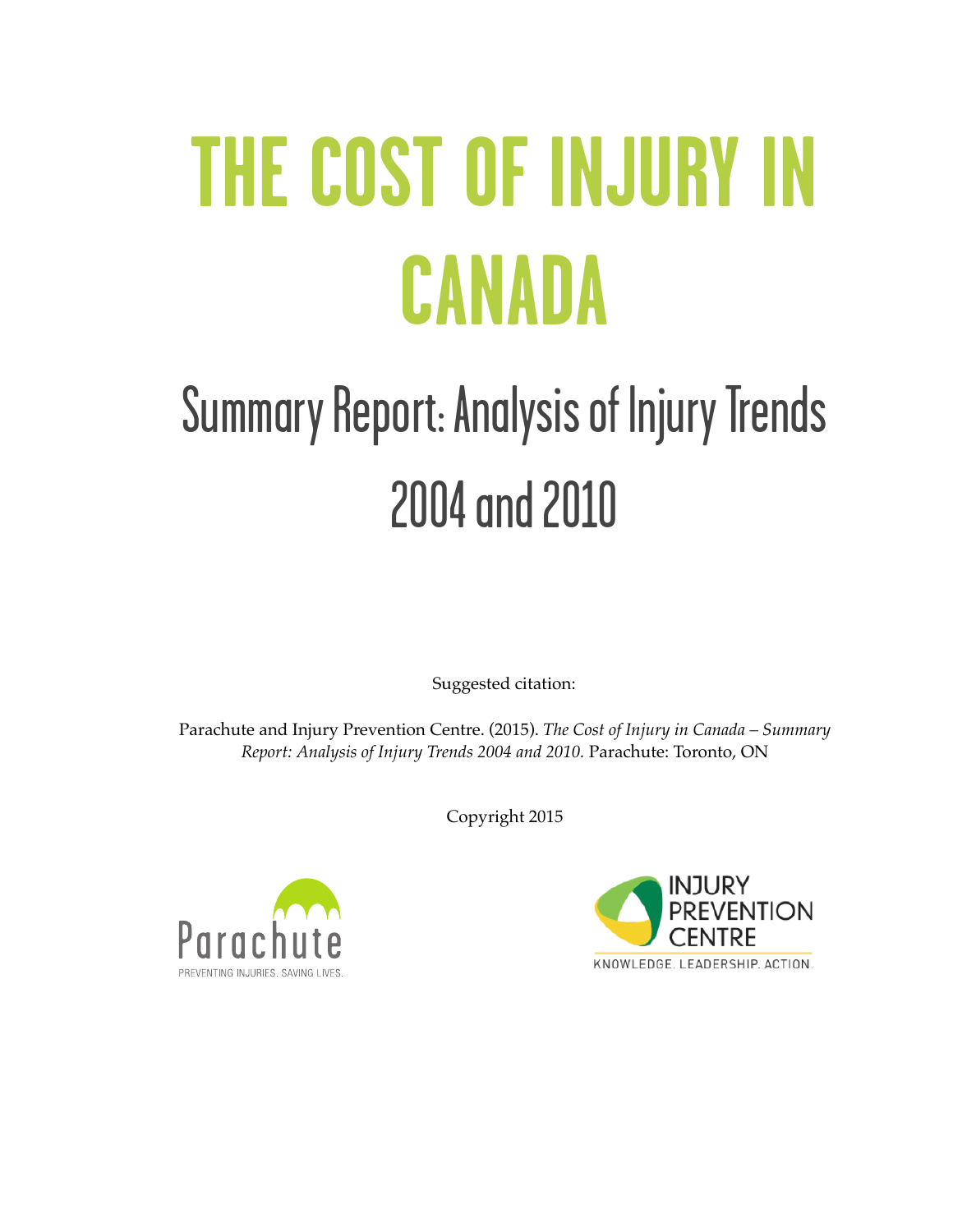## **TABLE OF CONTENTS**

| .18 |
|-----|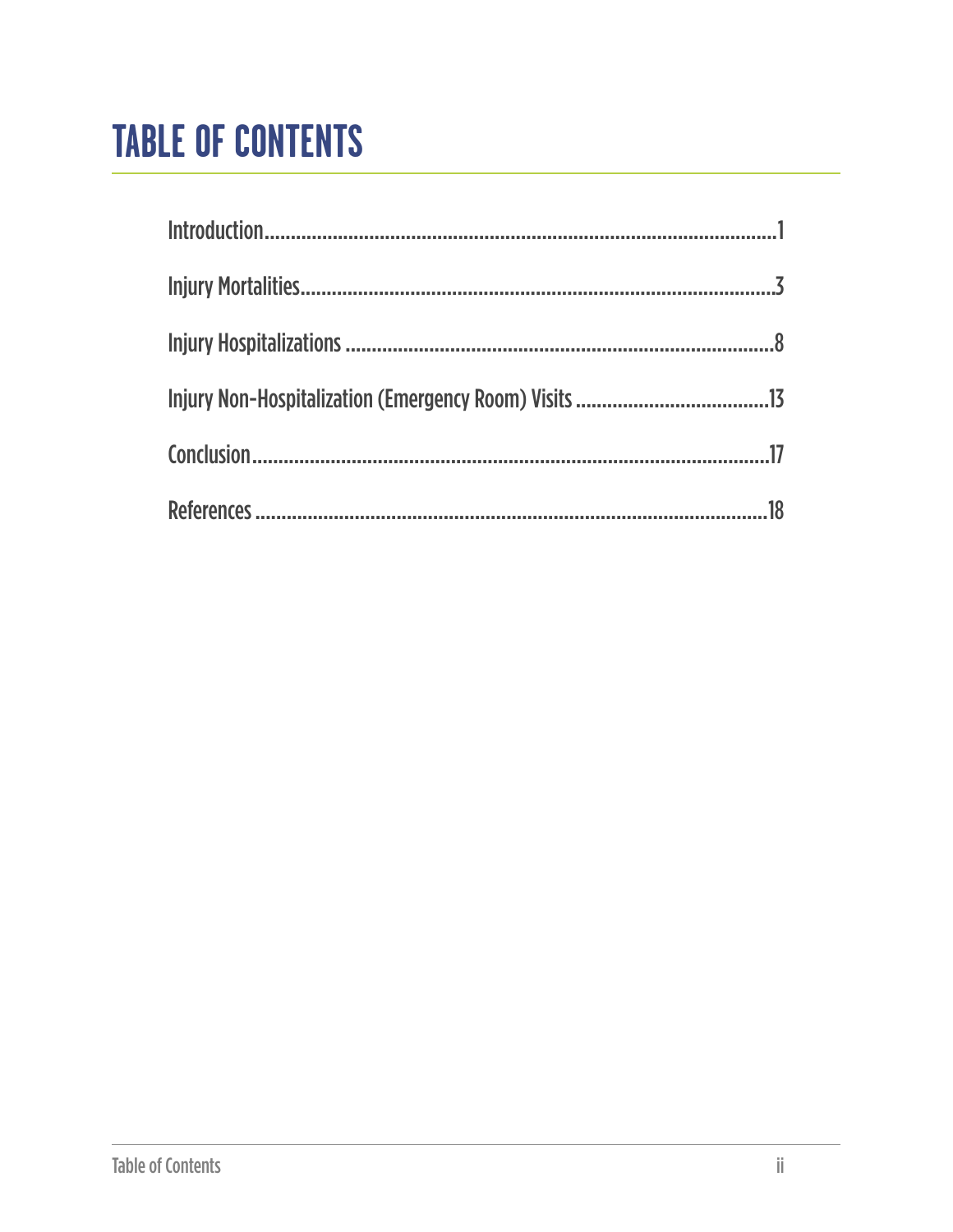## **Introduction**

#### Defining Injury and Injury Burden

Preventable injury is the leading cause of death for Canadians between the ages of 1 to 44 and among the top causes of hospitalizations for Canadians of all ages. Injury, which is defined as "the physical damage that results when a human body is subjected to energy that exceeds the threshold of physiological tolerance or results in lack of one or more vital elements, such as oxygen" (WHO, 2008) can be categorized as intentional and unintentional. The categorization differentiates between "whether or not an injury was meant to harm the victim" (Yanchar, Warda, & Fuselli, 2012).

#### Injury Trends – A Comparison Between 2004 and 2010

An important aspect to understanding the cost of injury in Canada is the ability to see trends and identify areas where the number and rates of injuries have changed. This information can inform priorities, highlight successes, as well as, areas that require more attention.

This compendium to the *Cost of Injury in Canada Report* (2015) provides an overview of the comparisons between 2004 and 2010 injury data, looking at mortalities, hospitalizations, and emergency room visits. Each compares the absolute number and rates, changes based on injury types, and changes by different age categories. This data has been obtained from the 2009 and 2015 ERAT analysis using data from 2004 and 2010, respectively. All external causes of injury have been classified according to the International Classification of Diseases, 10<sup>th</sup> Revision (ICD-10).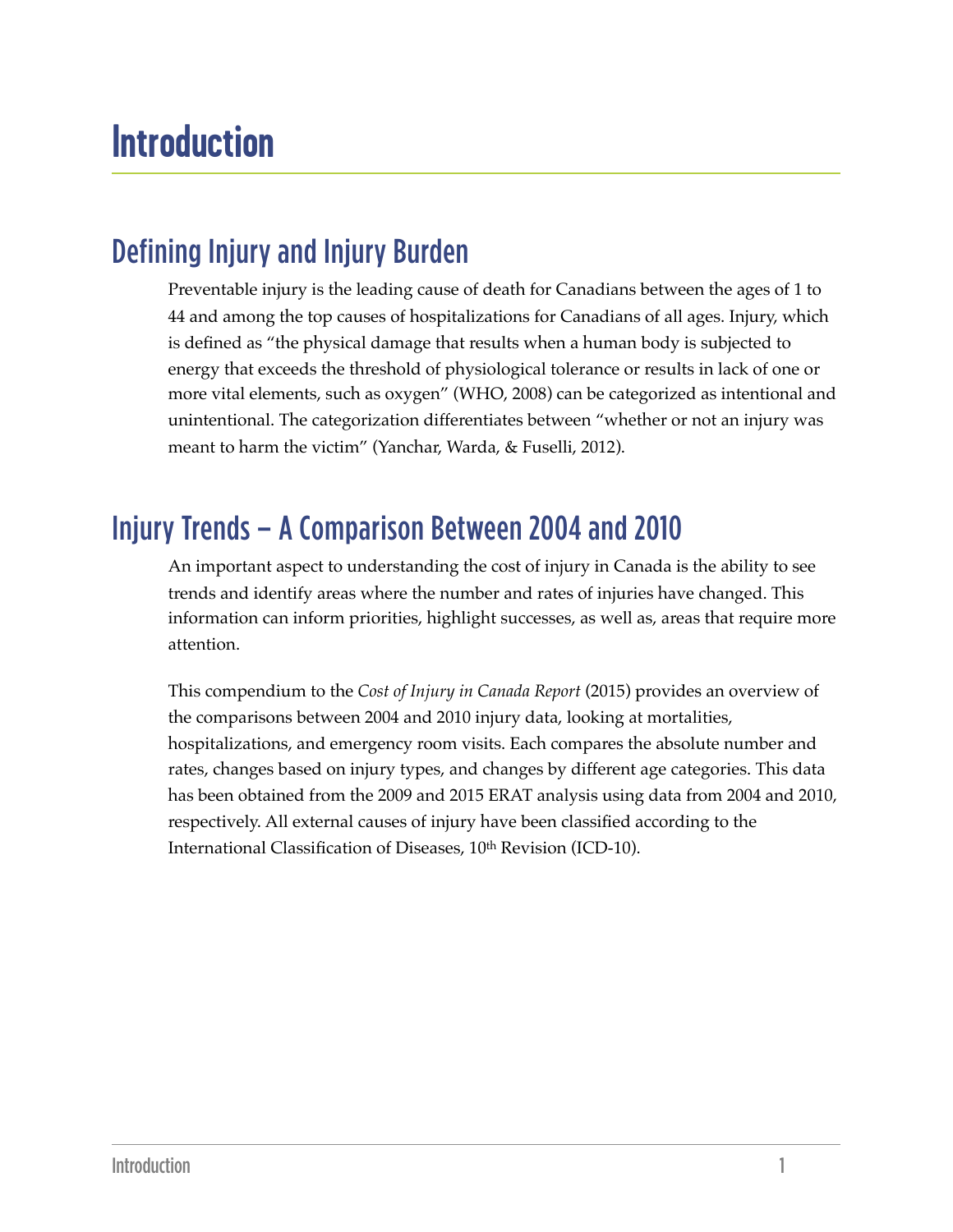#### **Highlights**

- ❖ The national mortality rate for all injuries deaths per 100,000 population increased by 2.8% from 2004 to 2010.
- ❖ Between 2004 and 2010, all major mechanisms of injury falls, transport incidents and suicide, experienced a statistically significant change.
- ❖ The largest increase in mortality rate between 2004 and 2010 is due to falls, whereby the age-standardized rate increased by  $58\%$  (95% CI = (49.6, 67.1)), followed by unintentional poisonings and drownings.
- ❖ As with injury deaths, hospitalization rates due to falls increased between 2004 and 2010. Conversely, all other major mechanisms of injury-related hospitalizations decreased.
- ❖ Older adults, aged 65 and older experienced an increase in mortality, hospitalizations and emergency room visits between 2004 and 2010.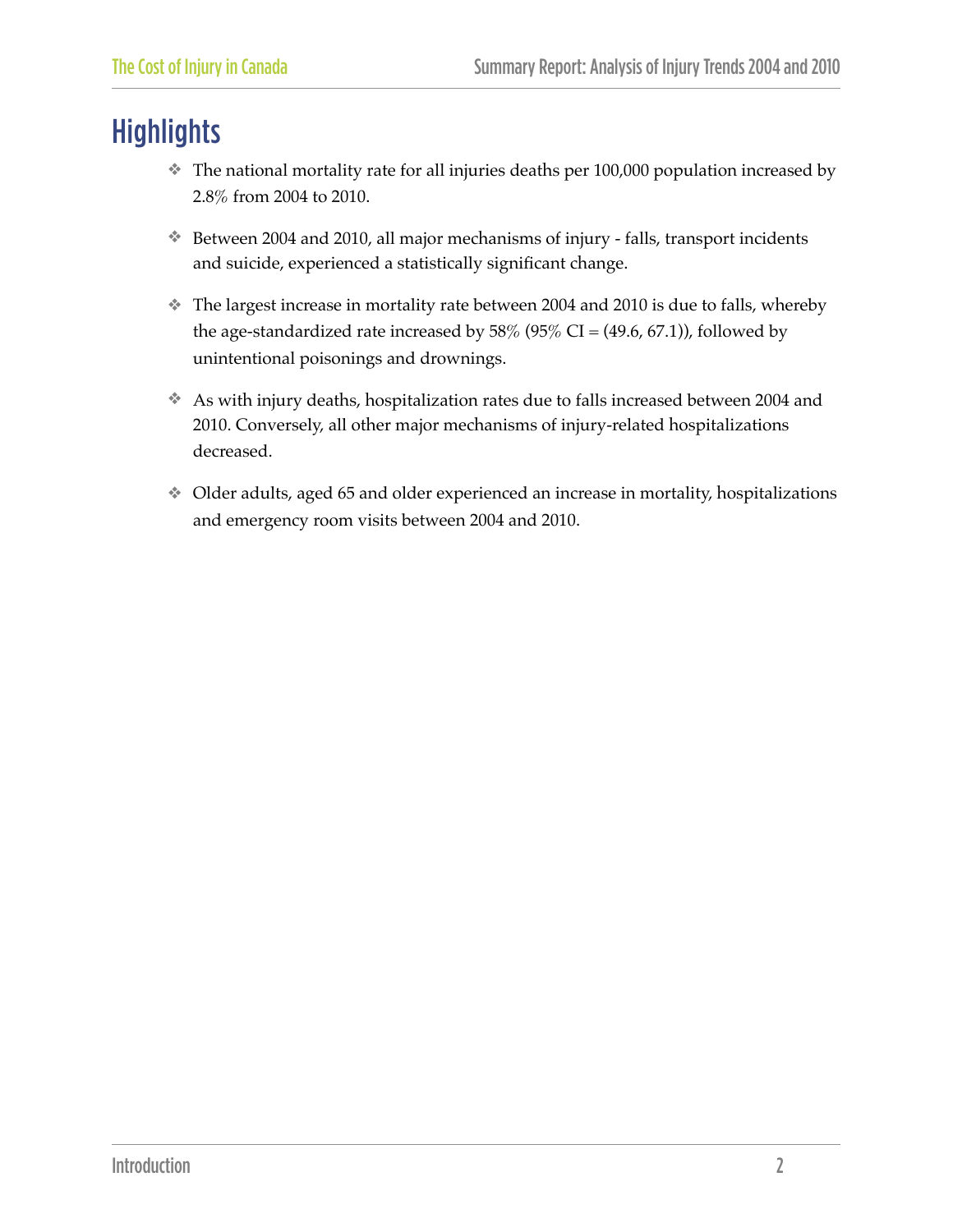## **Injury Mortalities**

Figure 1 shows that the number of injury-related deaths increased by  $16\%$  (95% CI = (13.4, 18.7)), whereas, the population growth for the same time periods increased by 6.7%.

#### Figure 1 Population and injury-related deaths, 2004 and 2010



The mortality rate deaths per 100,000 population increased by 2.8% from 2004 to 2010 (Figure 2).



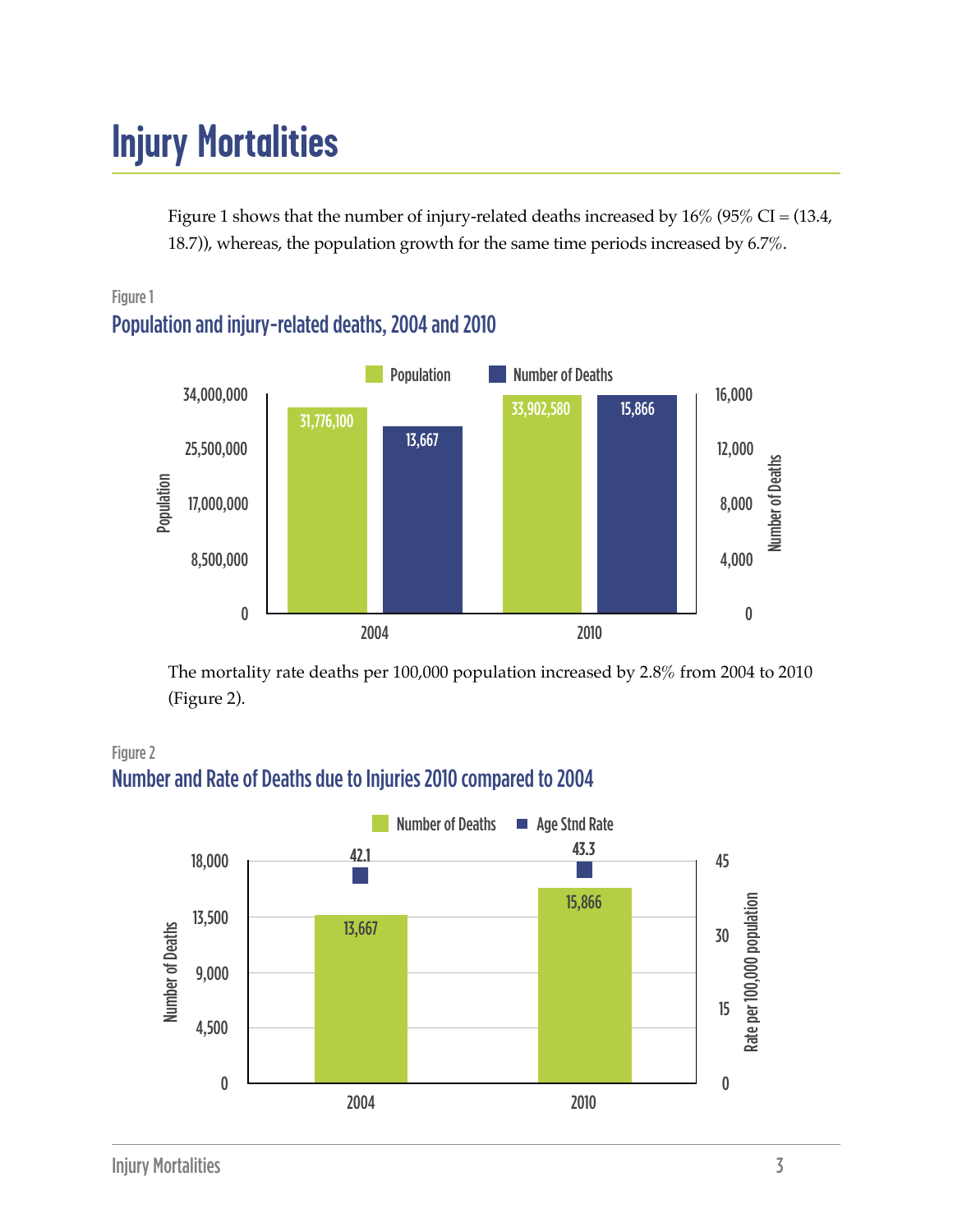When the data is compared in terms of type of injury, all the major mechanisms experienced a statistically significant change (Figure 3).



Percentage Change in the Number of Deaths by Type of Injury 2010 compared to 2004



As Figure 4 below shows, the number of fall-related deaths increased by  $83\%$  (95% CI = (73.7, 92.8)) from 2,225 deaths in 2004 to 4,071 deaths in 2010. The age-standardized rate increased by 58% (95% CI =  $(49.6, 67.1)$ ) from 6.3 deaths per 100,000 population in 2004 to 9.9 deaths per 100,000 population in 2010. This increase is reflective of the changing demographics in Canada, specifically the aging population as the 'baby boomers' grow older (Parachute, 2015), which is demonstrated in Figure 5. Between 20% and 30% of older Canadians fall each year, resulting in numerous deaths, hospitalizations and emergency room visits (Public Health Agency of Canada, 2014).

The number of unintentional poisonings increased by  $66\%$  (95\% CI = (53.1, 80.3)) from 944 deaths in 2004 to 1,568 deaths in 2010. The age-standardized death rate increased by 54% (95% CI = (42.1, 67.5)) from 2.9 deaths per 100,000 population in 2004 to 4.4 deaths per 100,000 population in 2010. While the reasons behind the increase in unintentional poisonings are difficult to identify, information regarding national opioid use may be of interest. At a national level, Canada has the world's second highest prescription opioid consumption rates (Fischer et al. 2014) and as a result opioid-related mortality appears to be on the rise (Dhalla et al., 2009). While national statistics for deaths due to opioids are unavailable, there has been notable increases in opioid-related deaths between 2004 and 2010 at the provincial level (OCC, 2012, Carter & Graham, 2013). Prescription opioid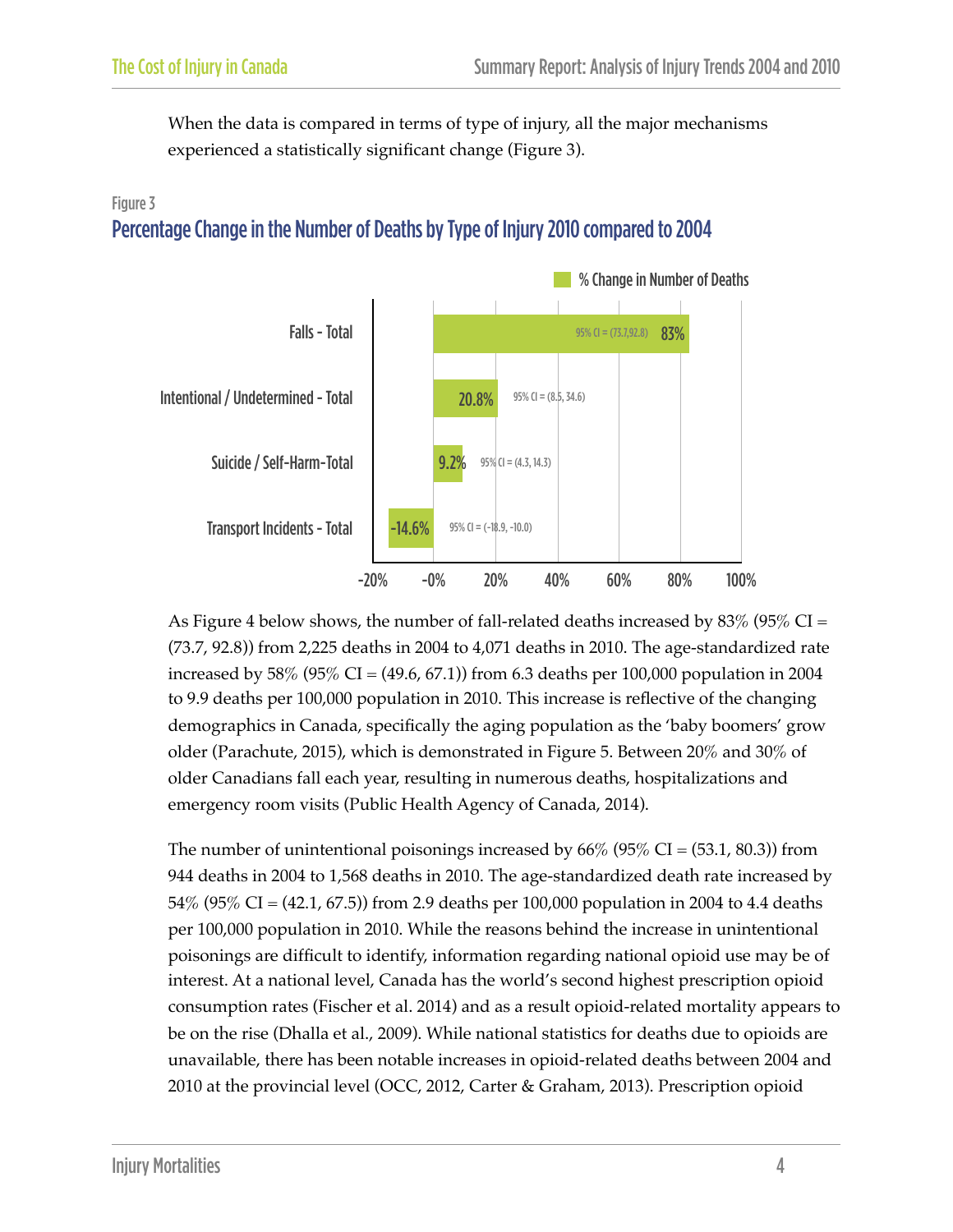related deaths have sharply increased and comprise approximately 50% of annual drug deaths (Cater & Graham, 2013). This increase was first noted in Ontario between 1991 to 2004, when opioid-related deaths doubled and between 1991 and 2007 when prescriptions of oxycodone increased by 850% (Dhalla et al., 2009).

The number of drowning deaths increased by  $51\%$  (95% CI = (27.8, 77.7)) from 245 deaths in 2004 to 369 drowning deaths in 2010. The age-standardized drowning death rate increased by 38% (95% CI = (17.7, 62.7)) from 0.8 deaths per 100,000 population in 2004 to 1.1 deaths per 100,000 population in 2010. It is difficult to make assumptions regarding the reasons for changes in drowning rates and it is important to note that drowning rates have decreased over time. However, reasons for the increase seen here could include being alone without supervision among older adults and children ages 0 to 4. The high drowning rate for young adults is often reflective of high risk taking behavior, alcohol consumption prior to entry into the water and being in or near the water after dark.

#### Figure 4

#### Percentage Change in Number and Rate of Deaths by Mechanism of Injury 2010 compared to 2004



\*= statistically significant change in number and rate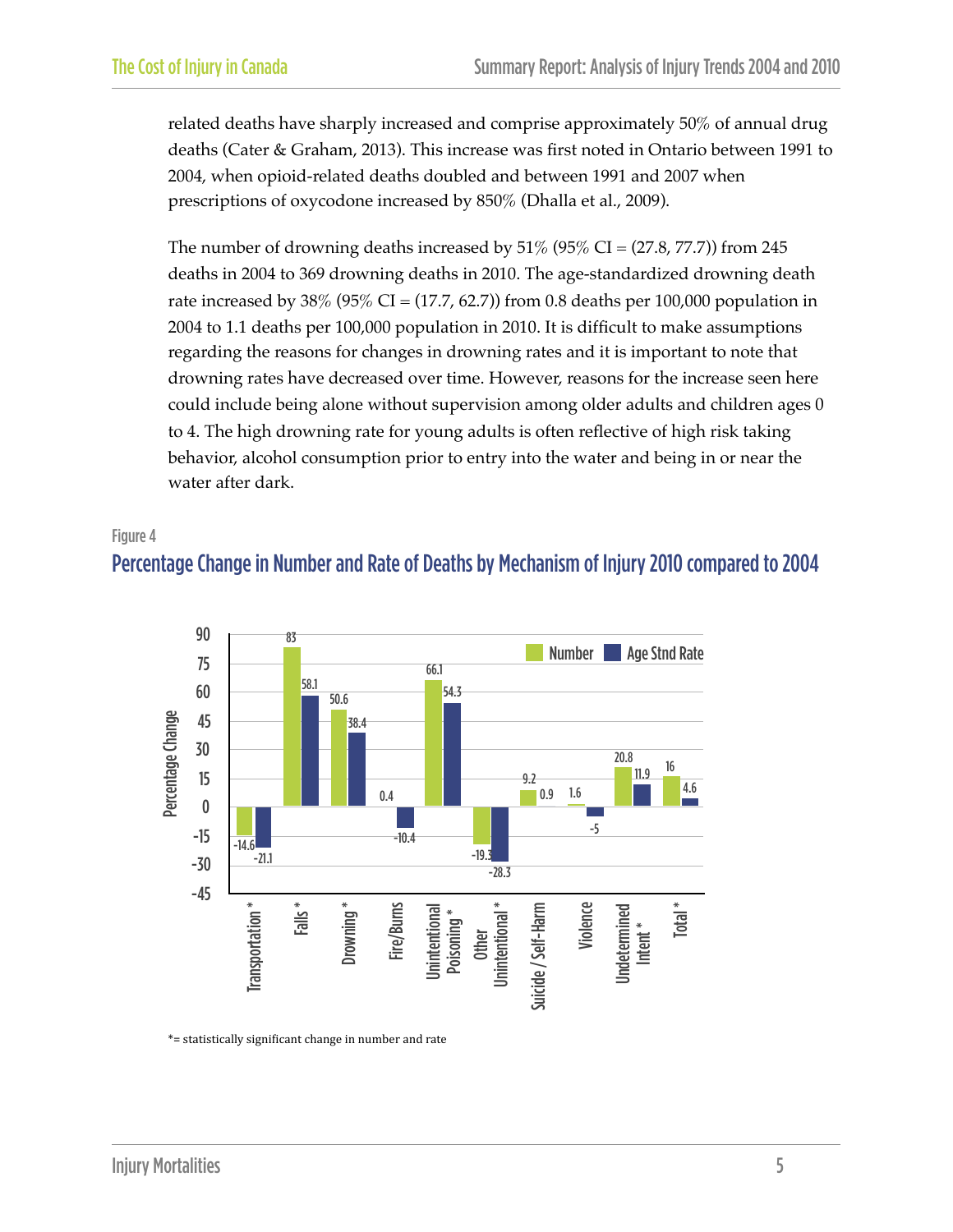When broken down by age group (Figure 5) the youngest and oldest age groups experienced the largest percentage increase between the two time periods.

Figure 5

#### Percentage Change in the Number of Death Injuries by Age Group 2010 compared to 2004



Figure 6 shows that in 2004 there were 114 children between 0 and 4 years of age who died as a result of an injury. In 2010 there were 149 deaths, an increase of 31% (95% CI = (1.7, 53.8)). The death rate for this age group increased  $18\%$  (95% CI = (-8.4, 38.6)) from 6.8 deaths per 100,000 population in 2004 to 8.0 deaths per 100,000 population in 2010.

#### Figure 6 Percentage Change in Number and Death Rate by Age Group 2010 compared to 2004



\*= statistically significant change in number and rate ∞= statistically significant change in number but not rate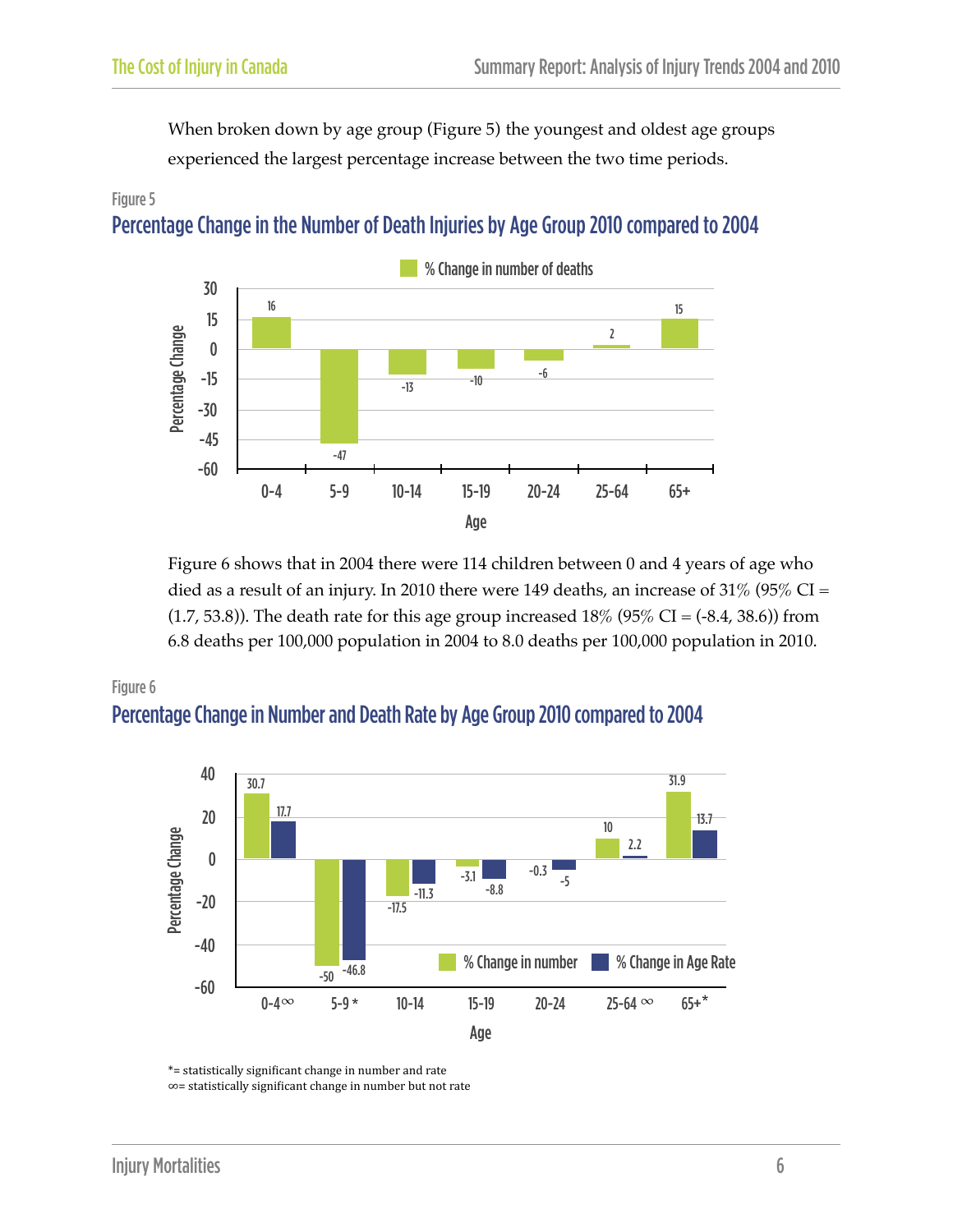In 2004 there were 4,842 injury deaths to those 65 years of age and older. In 2010 there were 6,386 deaths, this was a  $32\%$  (95% CI = (27.0, 53.9)) increase. The injury death rate for this age group was 117.1 deaths per 100,000 population in 2004 and in 2010 the rate was 133.1 deaths per 100,000 population, an increase of 14% (95% CI = (9.6, 32.7)).

Children between 5 and 9 years of age experienced the largest decrease in both the number and rate of injury deaths. In 2004 there were 80 deaths in this age group. In 2010 there were 40 deaths, a decrease of 50% (95% CI =  $(-66.7, -31.7)$ ). The injury death rate for this age group decreased  $47\%$  (95% CI = (-64.5, -27.3)) from 4.2 deaths per 100,000 population in 2004 to 2.2 deaths per 100,000 population in 2010.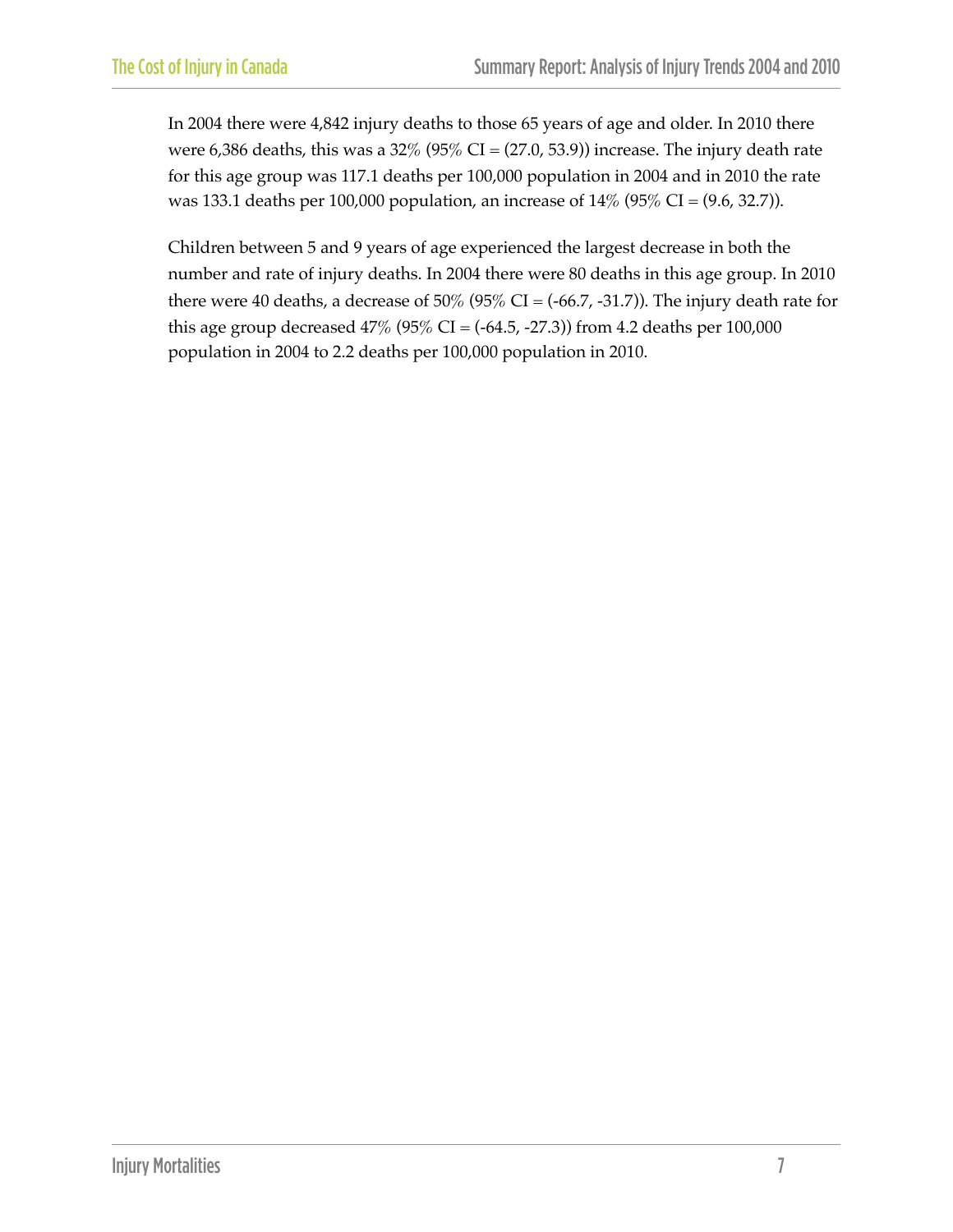## <span id="page-10-0"></span>**Injury Hospitalizations**

Figure 7 shows that between 2004 and 2010 the number of hospitalizations increased by  $9\%$  (95% CI = (8.7, 10.0)). The age-standardized hospitalization rate decreased by 1.7%  $(95\% \text{ CI} = (-2.4, -1.2)).$ 

#### Figure 7 Number and Rate of Hospitalizations due to Injuries 2010 compared to 2004



As with injury deaths, hospitalizations associated with falls increased. All other types of injuries decreased (Figure 8).

Figure 8

#### Percentage Change in the Number of Hospitalizations by Type of Injury 2010 compared to 2004

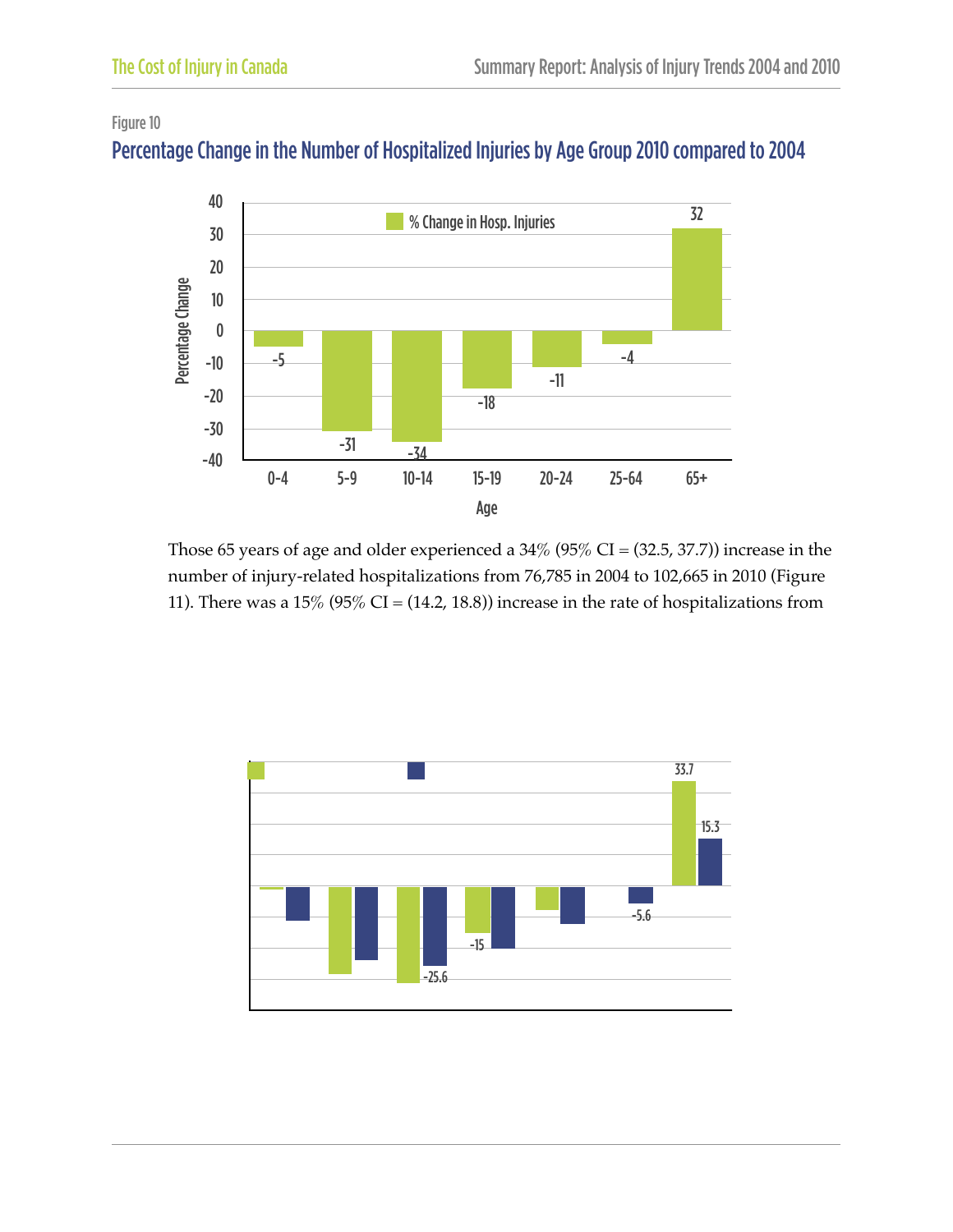Youth between the age of 10 and 14 years experienced the largest percentage decrease in the number hospitalizations from 8,742 hospitalizations in 2004 to 6,044 in 2010, a 31% (95% CI =  $(-33.1, -29.0)$  decrease. In 2004 the hospitalization rate for this age group was 414.8 per 100,000 population and in 2010 the rate was 308.4 per 100,000 population, a decrease of  $26\%$  (95% CI = (-28.1, -23.7)).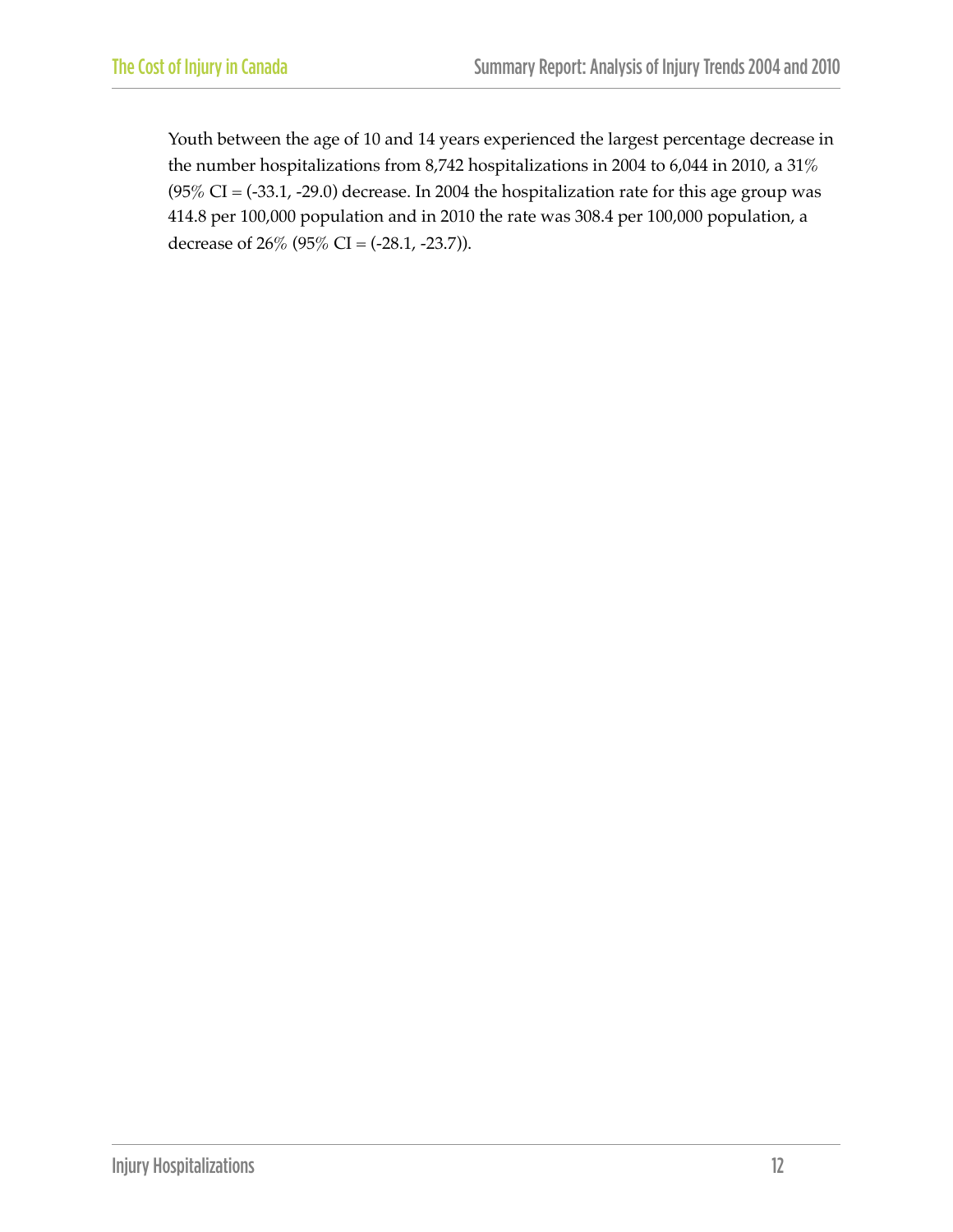## **Injury Non-Hospitalization (Emergency Room) Visits**

Between 2004 and 2010 the number of non-hospitalization visits increased by 11% (95% CI  $=$  (11.3, 12.1)). The age-standardized rate increased by  $5\%$  (95% CI = (4.2, 5.0)) (Figure 12).

#### Figure 12

#### Number and Rate of Non-Hospitalizations due to Injuries 2010 compared to 2004



Figure 13 shows that, as with hospitalized injuries, falls are responsible for the biggest increase in number non-hospitalized injuries

#### Figure 13

#### Percentage Change in the Number of Non-Hospitalizations by Type of Injury 2010 compared to 2004

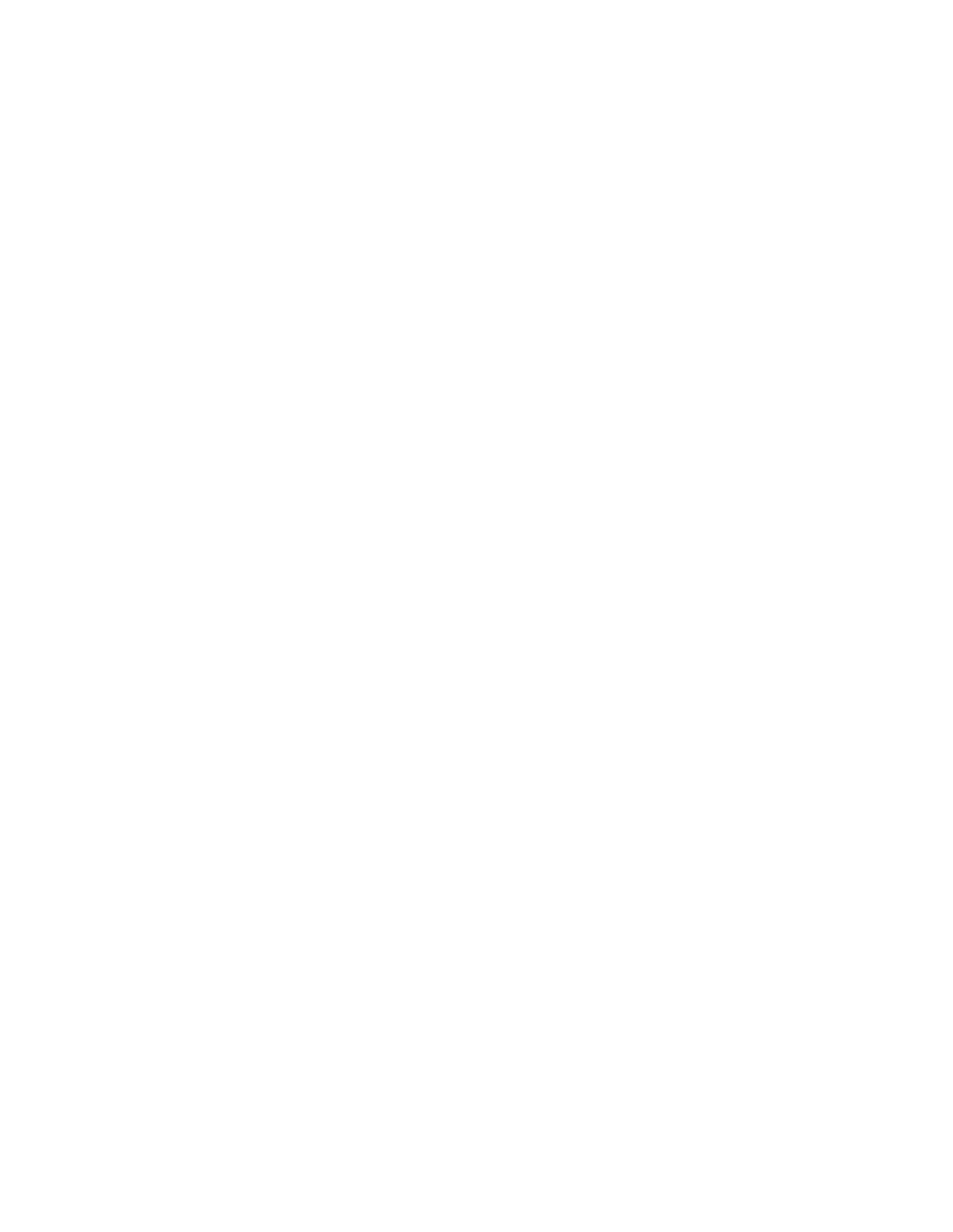## TABLE OF CONTENTS

| 7              | $h$ hhhhhhhhhhhhhhhhhhhhhhhhhhhhhhhhhmh $\hbar$ hh |
|----------------|----------------------------------------------------|
| $\sqrt{2}$     |                                                    |
| $\overline{2}$ | hhhhhhhhhhhhhhhhhhhhhhhhhhhhhhh                    |
| <b>FREED</b>   | hhhhhhhhhhhhh <b>hmhin</b> hh                      |
| $\overline{2}$ | hhhhhhhhhhhhhhhhhhhhhhhhhhhhhhhh                   |
| 2              |                                                    |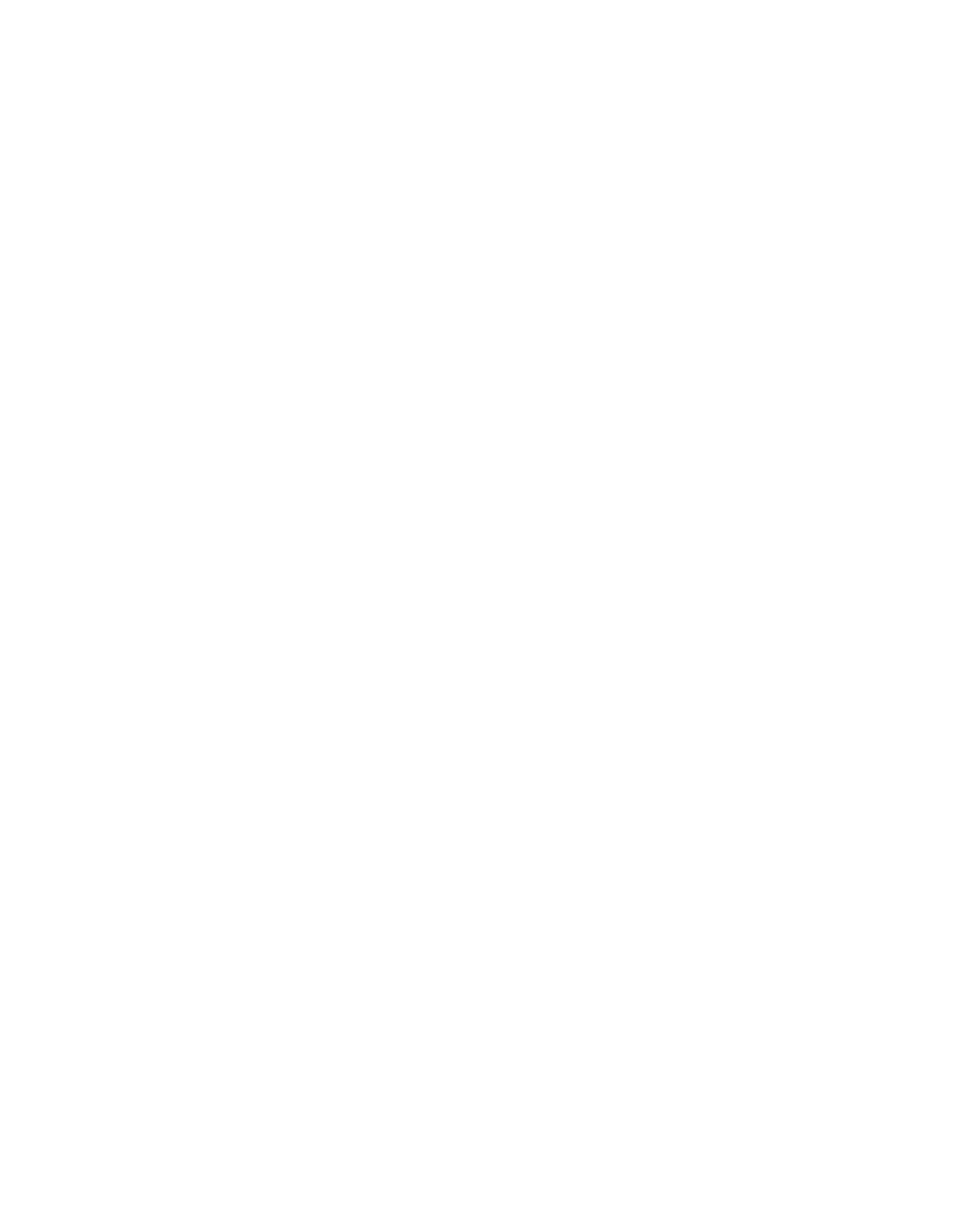### **Conclusion**

The analysis of injury deaths, hospitalizations and emergency room visits in 2004 and 2010 has revealed notable progress and areas for improvement in injury prevention in Canada. Overall, the mortality rate due to injury has increased from 2004 to 2010 by nearly 3%. According to forecasted numbers in the *Cost of Injury Report (2015),* these numbers are projected to increase even further over time.

Since 2004, decreases have been achieved in deaths and hospitalizations from transport incidents. There has also been a decrease in hospitalizations and emergency room visits due to suicide/self-harm. However, increases in death rates due to falls, unintentional poisonings, and drownings between 2004 and 2010 were uncovered.

When analyzing injury by age category, specific age groups have seen a decline in mortality rate, specifically among individuals between the ages of 10-64. Conversely, older adults 65+ years have experienced an increase in mortality, hospitalizations and emergency room visits.

Overall, the findings from this compendium highlight the need for increased investment in prevention efforts, with a specific focus on the older adult population and in relation to falls.